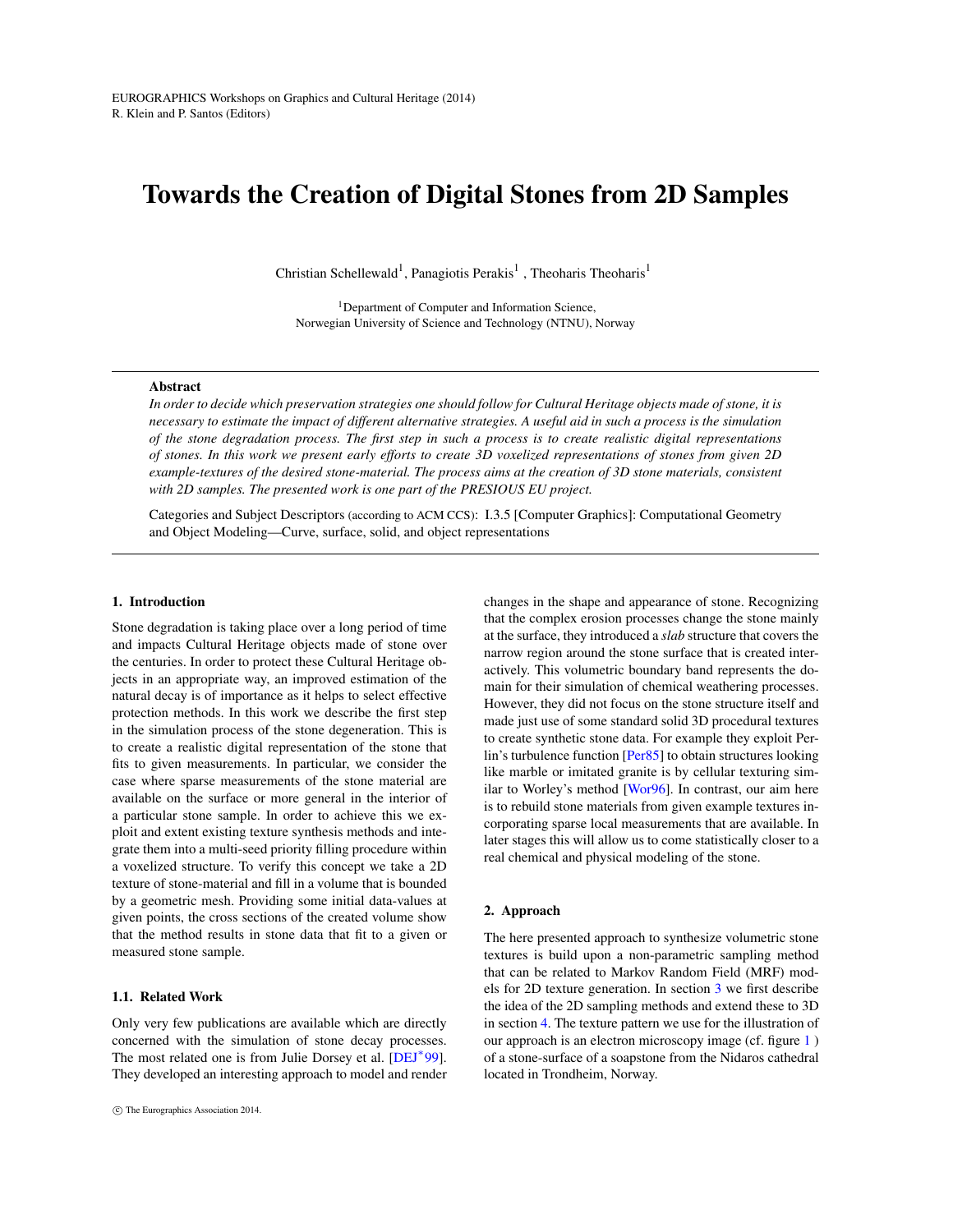<span id="page-1-4"></span>

<span id="page-1-2"></span>Figure 1: *Left: Electron microscopy image (*256×256 *pixels) of a soapstone from the Nidaros cathedral. The full texture corresponds to an area of approximately* 0.2*mm* × 0.2mm. **Right:** The  $50 \times 50$  and  $200 \times 200$  pixel wide sub*areas from the electron microscopy image which are used to illustrate the influence of the training patch size in a nonparametric sampling approach (cf. figure [2\)](#page-1-3) .*

#### <span id="page-1-0"></span>3. Markov Random Field Sampling

A promising texture synthesis approach can be found within the field of statistical image analysis. The basic idea is to model the texture as a Markov Random Field (MRF) and use Gibbs sampling for the synthesis. Within this model a texture is interpreted as a local and stationary random process. However, an explicit probability function has to be modeled. Then, sampling from this distribution results in a synthesized version of the texture. For details describing the theoretical and also applied aspects of Markov Random Fields we refer to the book of G. Winkler [\[Win06\]](#page-3-3). Unfortunately, this approach is known to be computationally expensive. Therefore, current successful approaches resort to algorithms known as non-parametric sampling approaches, which were introduced by Efros and Leung [\[EL99\]](#page-3-4) in 1999.

### 3.0.1. Efros & Leung's Algorithm

The main idea of the non-parametric sampling from Efros and Leung [\[EL99\]](#page-3-4) is to use a single example texture as a statistical model for MRF sampling. This allows to synthesize new texture samples from a given texture example. The main assumption is that the present example is large enough to capture the (statistical) properties of the texture, even if the given sample is only a single draw out of an (nearly) infinite number of possible samples. The synthesized texture is grown by sampling from the approximate conditional probability distribution, that depends on the actual neighborhood of the pixel-position one is about to sample:

$$
P(x_{i,j}|N(x_{i,j}))
$$

Here  $N(x_{i,j})$  denotes the neighborhood of the pixel  $x_{i,j}$  and  $P(x_{i,j}|N(x_{i,j}))$  refers to the conditional probability distribution for the gray-values at location  $(i, j)$  when its neighborhood is determined. This model represents a Markov random

field when the conditional probability depends only on the local neighborhood of the considered pixel at (*i*, *j*).

In its basic version the texture is synthesized starting from a seed pixel and then grown outwards. For the pixel  $x_{i,j}$ that will be synthesized, an approximation to the conditional probability  $P(x_{i,j}|N(x_{i,j}))$  is obtained by weighting the candidates that fit best to the neighborhood  $N(x_i, j)$  of already synthesized pixels in the input texture. Extensions to a multiresolution synthesis pyramid and a fixed neighborhood [\[WL01\]](#page-3-5) lead to computationally more effective variations and improvements of the approach. Exploiting a reference implementation by Paget [\[Pag99\]](#page-3-6) we illustrate the capability of synthesizing a 2D stone pattern from a small  $50 \times 50$  training patch in figure [2](#page-1-3) (the image on the left hand side). The used small training patch can be seen in figure [1](#page-1-2) (top right). Visually the 2D approach captures the charac-



Figure 2: *Non-parametric sampling approach. Left: A synthesized* 256 × 256 *pixel large texture region using a small*  $50 \times 50$  *stone texture example. Right: A synthesized*  $256 \times$ 256 *pixel large texture region using a larger* 200×200 *stone texture example.*

<span id="page-1-3"></span>teristics of the training texture very well. In addition, with increasing neighborhood and training texture size, the long range characteristics – present in the electron microscopy image – become also apparent as can be observed on the right side of figure [2.](#page-1-3) It shows the synthesized texture using a  $200 \times 200$  training patch that is depicted on the bottom right side of figure [1.](#page-1-2)

#### <span id="page-1-1"></span>4. Sampling 3D Stones

As stone degeneration is a volumetric process, the 2D behavior of the non-parametric sampling approaches encouraged the development of a prototypical implementation of a new approach that allows the sampling of voxels within a 3D volumetric structure based on 2D texture examples. Starting from sparse surface measurements of the stone texture, we found that our stone texture filling procedure has to fulfill the following requirements:

• Reproduce the exact texture values at sparsely given locations or areas. (Note that we allow for sparse measurements inside the volume too, as sparse surface measurements represent a special case of this.)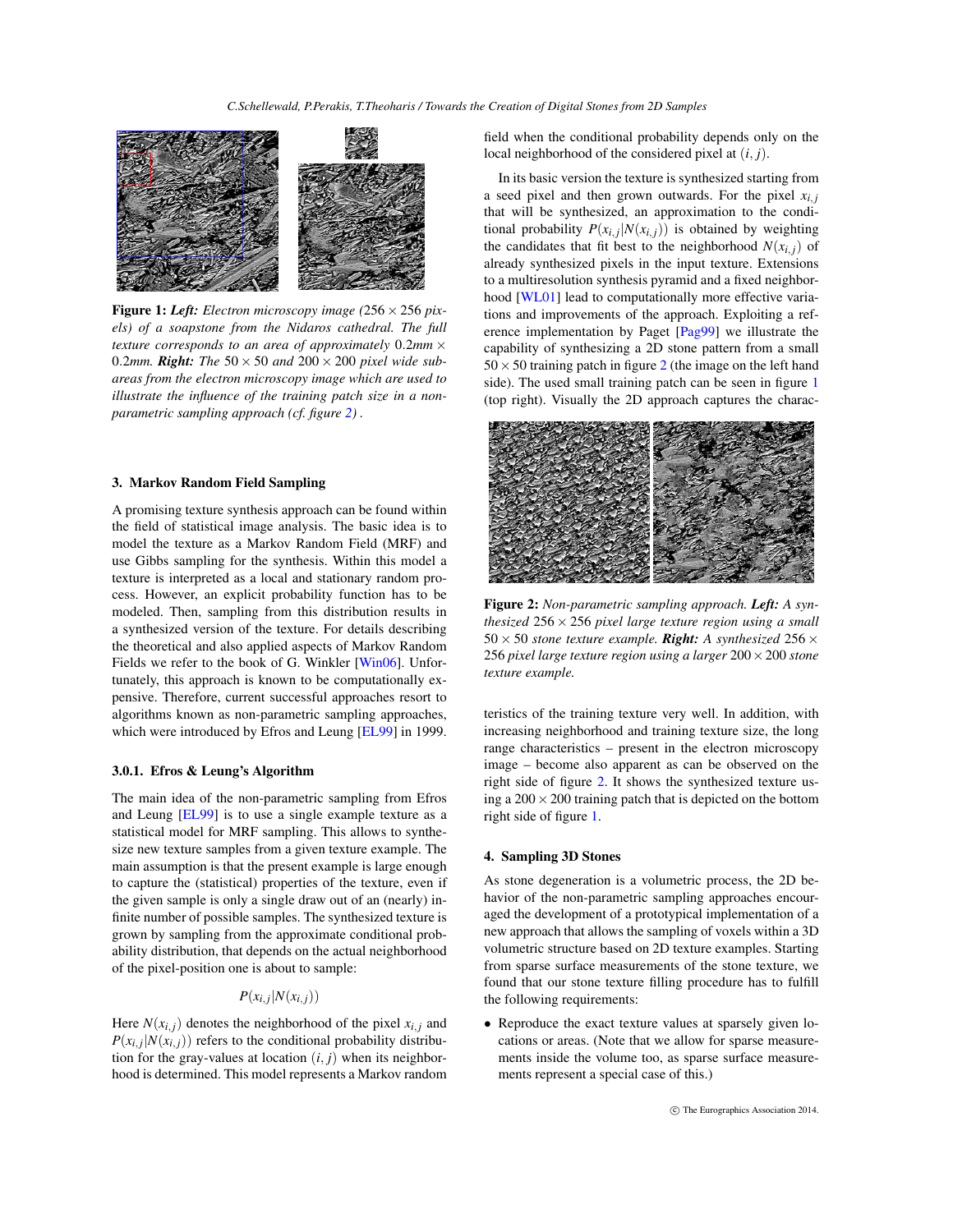• Synthesize the 3D texture in undetermined areas such that it is similar to a provided sample texture.

Below we explain the key ideas of the algorithm that we developed.

## 4.1. 3D Stone Texture from 2D Examples

In this section we describe our approach to extend the basic idea of non-parametric sampling for 2D textures to the sampling of 3D stone textures with sparse texture constraints. One presumption we make is that at large scale the considered stones are in general amorphous and exhibit homogeneous and isotropic behaviour. In other words, in our approach we did not consider any direction or orientation within the stone as preferred. For crystals this would likely not be the case, but for soapstone and marble, present at the Cultural Heritage site we are mainly concerned with (i.e. Nidaros and Elefsis), this is a reasonable first approximation.

## 4.1.1. Voronoi Cell Structure

One of the observations we exploit within our method is the fact that a flood-fill procedure which starts simultaneously at different labeled seed-points and grows radially outwards from these points, will automatically result in a Voronoi cell structure. Thus, one Voronoi cell is created for each seed point. This behavior is illustrated in 2D in figure [3,](#page-2-0) and is similar for higher dimensions. The flood-fill algorithm can easily be implemented with the help of a priority queue, and the available area is filled by starting simultaneously from the several given seed points.

<span id="page-2-0"></span>

Figure 3: *Progress of a 2D priority flood-fill procedure is shown. Starting from several seed-points it automatically results in a Voronoi-cell structure. One Voronoi cell is created for each seed point.*

#### 4.1.2. Filling of Volumetric Structures

We exploit the previously described filling procedure within our 3D approach to generate the internal (volumetric) stone structure. The given and sparsely distributed measurements at the seed points serve as constraints for the material that is present at certain locations. The texture must be created when the flood-fill procedure extends the seed areas radially. Therefore, an inner step of the flood-fill algorithm is that we have to synthesize a new stone voxel. A simple way of doing this would be to sample from the histogram distribution of the stone example texture but the resulting pattern can not exhibit any longer range characteristics that are present in a texture. In order to incorporate and take into account the neighborhood we can adopt the idea of non-parametric sampling for voxels, which is explained in the next section.

## 4.1.3. Non-Parametric Sampling Applied in 3D

Within the priority flood-fill procedure (leading to a radial growing), a single voxel is added and has to be filled with a new scalar value, that represents the stone material. Note that the scalar value can be substituted by vector values to consider the chemical composition of the stone material. The new voxel, along with its already sampled and present neighborhood, should fit to a provided 2D example texture of a stone. For this we can directly employ the 2D nonparametric sampling approach also for the 3D case, when we (randomly) select an orientation that determines the already sampled voxels in a plane neighborhood around the voxel. The extracted 2D neighborhood patch is used in the basic 2D non-parametric sampling process, which determines the gray-value that is assigned to the voxel. Note that the nonparametric sampling can be performed as described above by finding a collection of suitable gray-value candidates that have a similar neighborhood as the extracted 2D patch and then subsequently sample from these candidates. Randomly changing the orientation of the considered neighborhood plane, when the flood-fill progresses, has the aim to create a consistent texture appearance in an arbitrary direction.

## 4.1.4. Preliminary Results

We prototyped the above sketched idea and show our first results in figure [4.](#page-2-1) It depicts a representative plane slice



Figure 4: *Slice through a cubic volume that is being filled with stone material. For comparison the corresponding Voronoi cell structure is shown in the image on the right hand side. One can observe that the non-parametric sampling approach starts to exhibit longer range patterns in 3D.*

<span id="page-2-1"></span>through a cubic 3D volume filled with stone material from 19 seeds. The volumetric texture is computed by a nonparametric sampling considering neighbors within a  $5 \times 5$ neighborhood. One can see that it already exhibit longer range patterns in 3D. For illustration purposes the corresponding Voronoi cells are shown in the image on the right